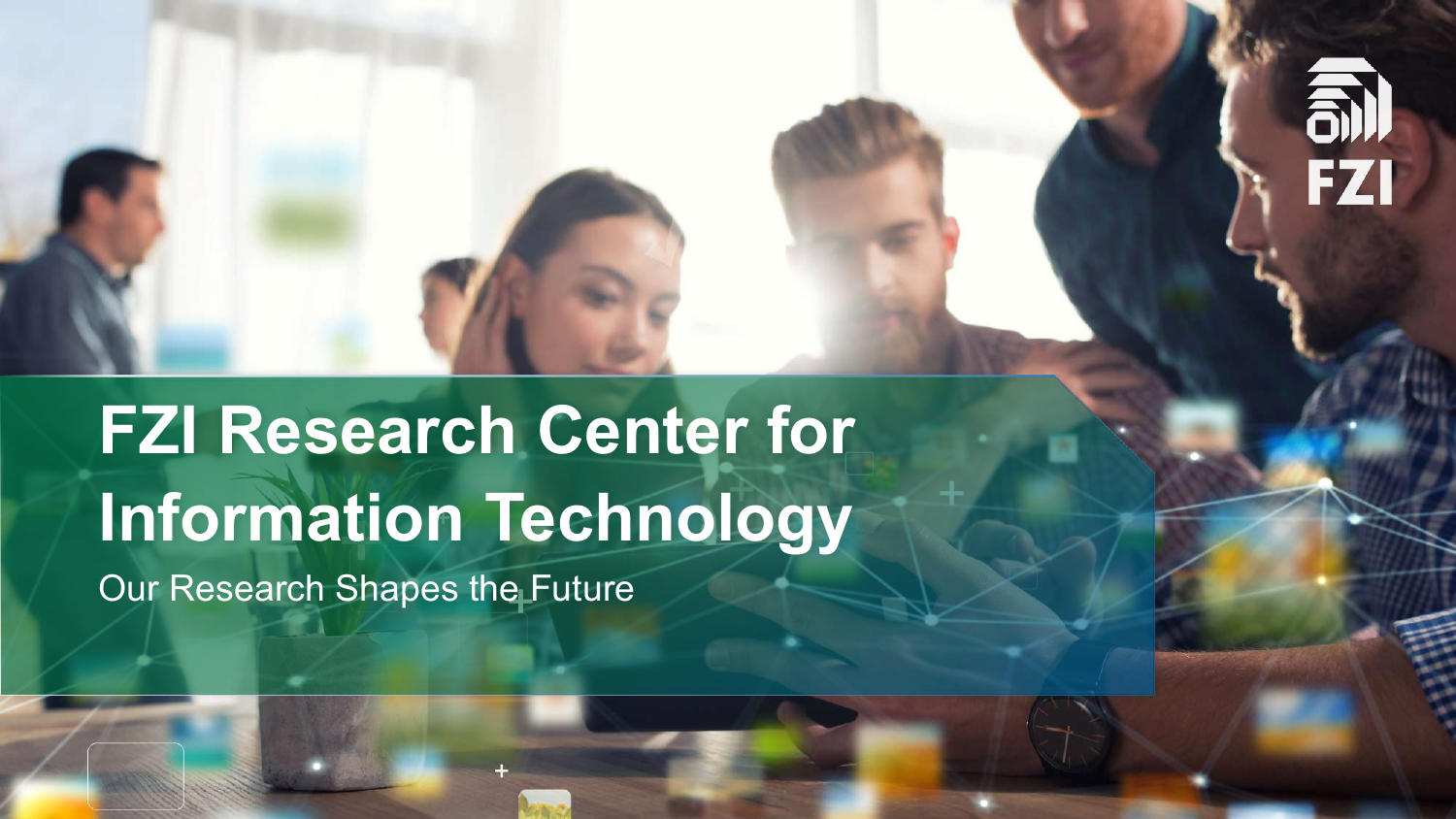#### Who We Are.



- Founded 1985 as a research, training and transfer institution in the field of information and communication technologies as well as its areas of application.
- 35 years of top interdisciplinary research in all application areas of information and communication technologies and with partners from industry, business, science, associations and the public sector.
- Innovation partner of the Karlsruhe Institute of Technology (KIT).
- Main Research Topics 2020: Applied Artificial Intelligence; Safety, Security and the Law; Intelligent Transportation Systems; Smart Infrastructure and Energy Solutions; Collaborative Robots and Virtual Engineering

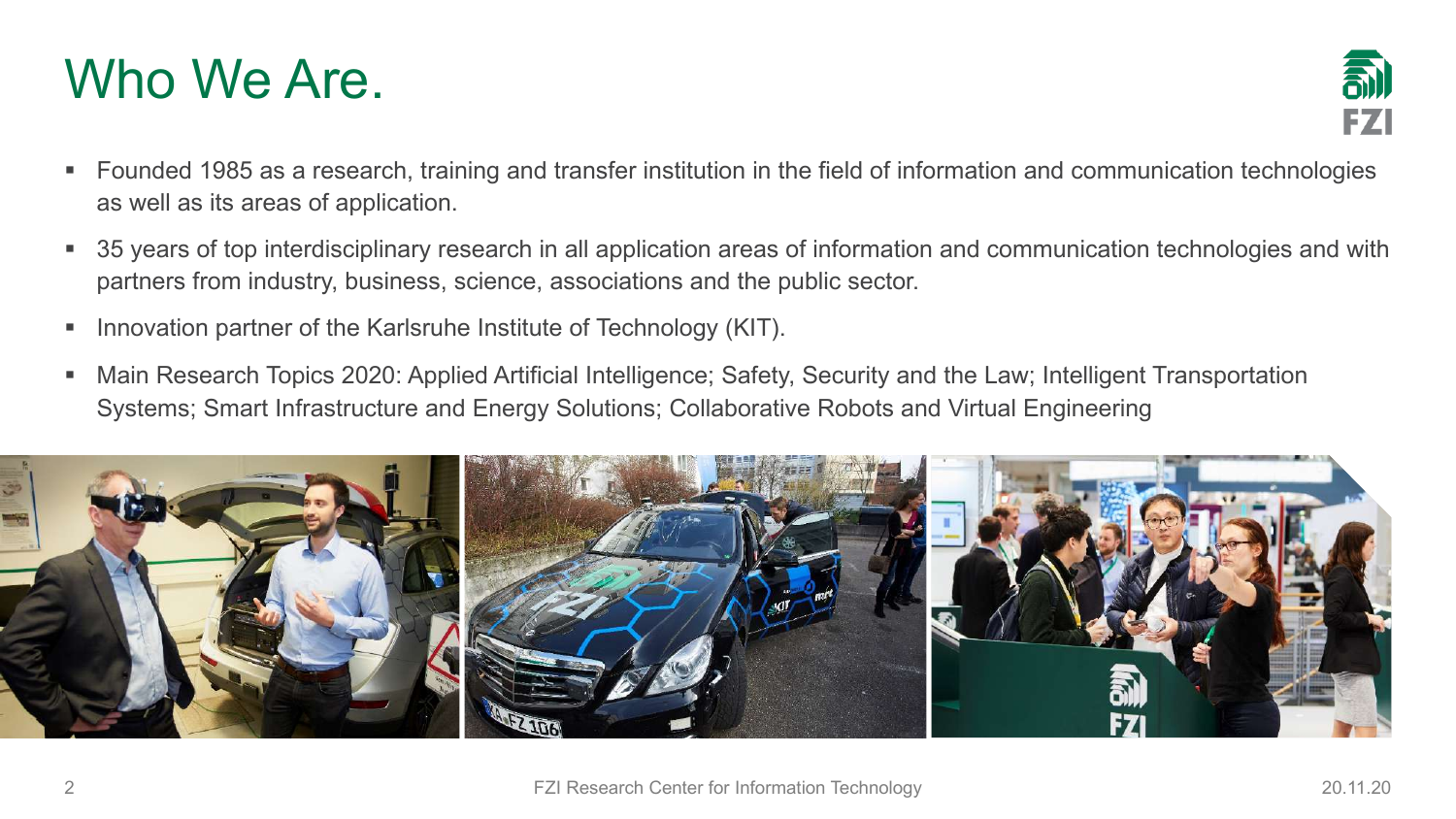### What We Do: Figures, Data and Facts about the FZI



Total turnover of

EUR **24** million

Average duration of



of the projects



발

**FZI** 

**239** 

employees supported by **232**

(research) assistants



Legal form:

Non-profit foundation under civil law

*Stand: 2019*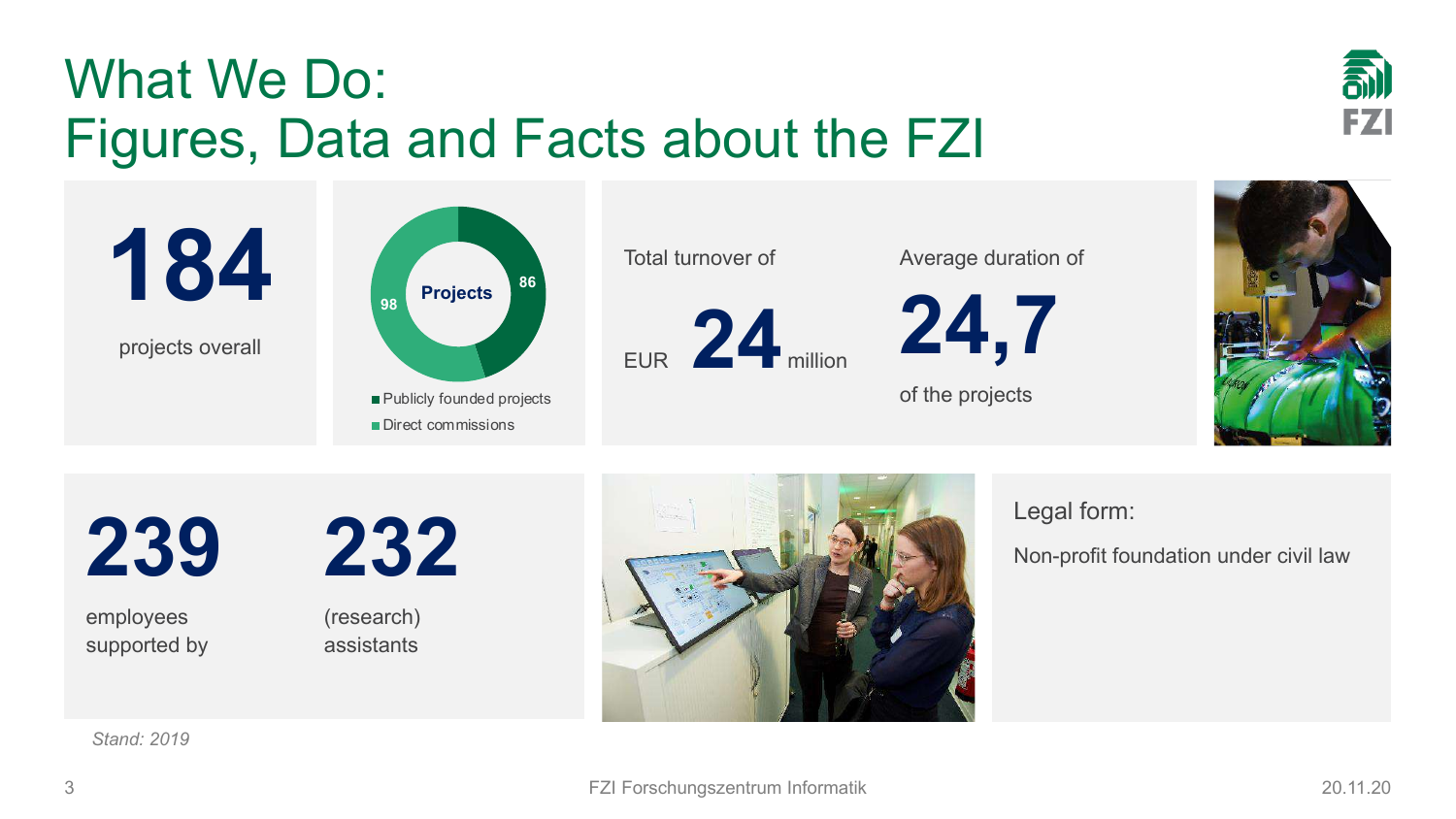## Digital Hub for Applied Artificial Intelligence



副



Karlsruhe is Germany's most important location for the development and application of artificial intelligence.

- § Supporters e.g.: Partners of the CyberForum e. V., the Karlsruhe universities as well as the Fraunhofer Institute IOSB, the FZI Research Center for Information Technology and the DIZ | Digital Innovation Center
- § Region: More than 4,400 digital companies from the region, > 30 Start-ups
- § Base for the Application as EDIH Artificial Intelligence and CyberSecurity





4 FZI Research Center for Information Technology 20.11.20